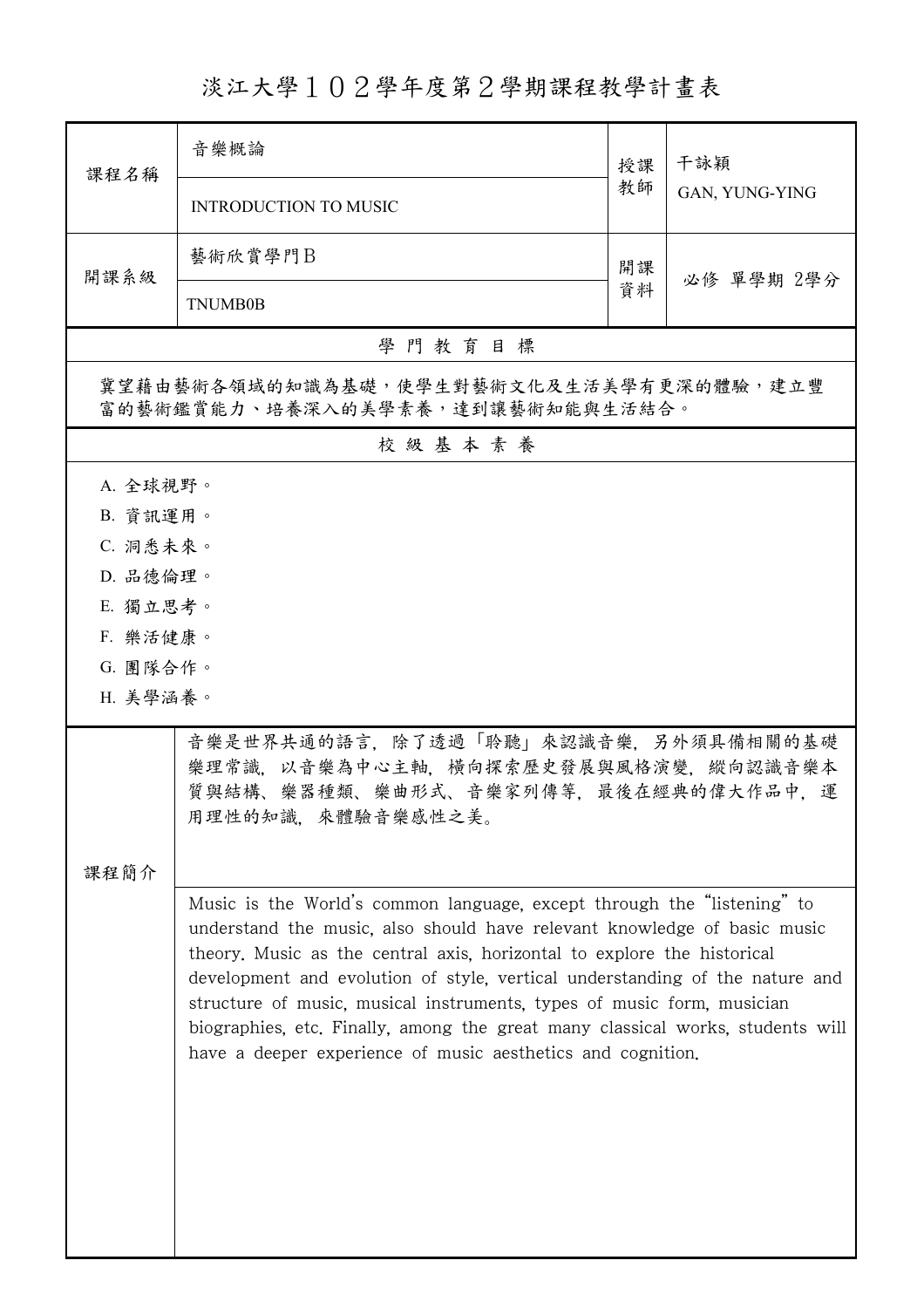本課程教學目標與目標層級、校級基本素養相關性

一、目標層級(選填): (一)「認知」(Cognitive 簡稱C)領域:C1 記憶、C2 瞭解、C3 應用、C4 分析、 C5 評鑑、C6 創造 (二)「技能」(Psychomotor 簡稱P)領域:P1 模仿、P2 機械反應、P3 獨立操作、 P4 聯結操作、P5 自動化、P6 創作 (三)「情意」(Affective 簡稱A)領域:A1 接受、A2 反應、A3 重視、A4 組織、 A5 內化、A6 實踐

二、教學目標與「目標層級」、「校級基本素養」之相關性:

 (一)請先將課程教學目標分別對應前述之「認知」、「技能」與「情意」的各目標層級, 惟單項教學目標僅能對應C、P、A其中一項。

 (二)若對應「目標層級」有1~6之多項時,僅填列最高層級即可(例如:認知「目標層級」 對應為C3、C5、C6項時,只需填列C6即可,技能與情意目標層級亦同)。

 (三)再依據所訂各項教學目標分別對應其「校級基本素養」。單項教學目標若對應 「校級基本素養」有多項時,則可填列多項「校級基本素養」。 (例如:「校級基本素養」可對應A、AD、BEF時,則均填列。)

| 序              |                            |                       | 相關性                                                                               |                  |             |  |
|----------------|----------------------------|-----------------------|-----------------------------------------------------------------------------------|------------------|-------------|--|
| 號              |                            | 教學目標(中文)              | 教學目標(英文)                                                                          | 目標層級             | 校級基本素養      |  |
| $\mathbf{1}$   | 解                          | 學生能對音樂史有更充分完整的了       | Students will be able to<br>understand the complete<br>history of classical music | C <sub>3</sub>   | <b>FH</b>   |  |
| $\overline{2}$ | 與認知                        | 學生能對音樂與美學有更深的體驗       | Students will have a deeper<br>experience of music aesthetics<br>and cognition    | C <sub>3</sub>   | <b>EFH</b>  |  |
| 3              |                            | 啟發學生對音樂與藝術的興趣         | Stimulates students interest<br>in music and art                                  | C <sub>2</sub>   | <b>EFGH</b> |  |
| $\overline{4}$ |                            | 帶動學生參加音樂藝術相關的活動       | Lead students to participate<br>in music and art related<br>activities            | C <sub>6</sub>   | FG          |  |
| 5              | 認識音樂的本質與要素                 |                       | Be able to understand the<br>basic elements of music                              | C <sub>4</sub>   | H           |  |
| 教學目標之教學方法與評量方法 |                            |                       |                                                                                   |                  |             |  |
| 序<br>號         | 教學目標                       |                       | 教學方法                                                                              | 評量方法             |             |  |
| $\mathbf{1}$   | 解                          | 學生能對音樂史有更充分完整的了       | 講述、討論、賞析                                                                          | 紙筆測驗、報告          |             |  |
| $\overline{2}$ | 與認知                        | 學生能對音樂與美學有更深的體驗 討論、賞析 |                                                                                   | 報告、上課表現          |             |  |
| $\overline{3}$ |                            | 啟發學生對音樂與藝術的興趣         | 討論、賞析、參訪                                                                          | 報告               |             |  |
| $\overline{4}$ |                            | 帶動學生參加音樂藝術相關的活動       | 討論、賞析、參訪                                                                          | 報告、上課表現          |             |  |
| $\overline{5}$ | 認識音樂的本質與要素                 |                       | 講述、賞析、參訪                                                                          | 紙筆測驗、報告、上課<br>表現 |             |  |
|                | 授課進度表                      |                       |                                                                                   |                  |             |  |
| 週<br>欤         | 日期起訖                       |                       | 內 容 (Subject/Topics)                                                              |                  | 備註          |  |
| $\mathbf{1}$   | $103/02/17$ ~<br>103/02/23 | 聆賞音樂的全新體驗             |                                                                                   |                  |             |  |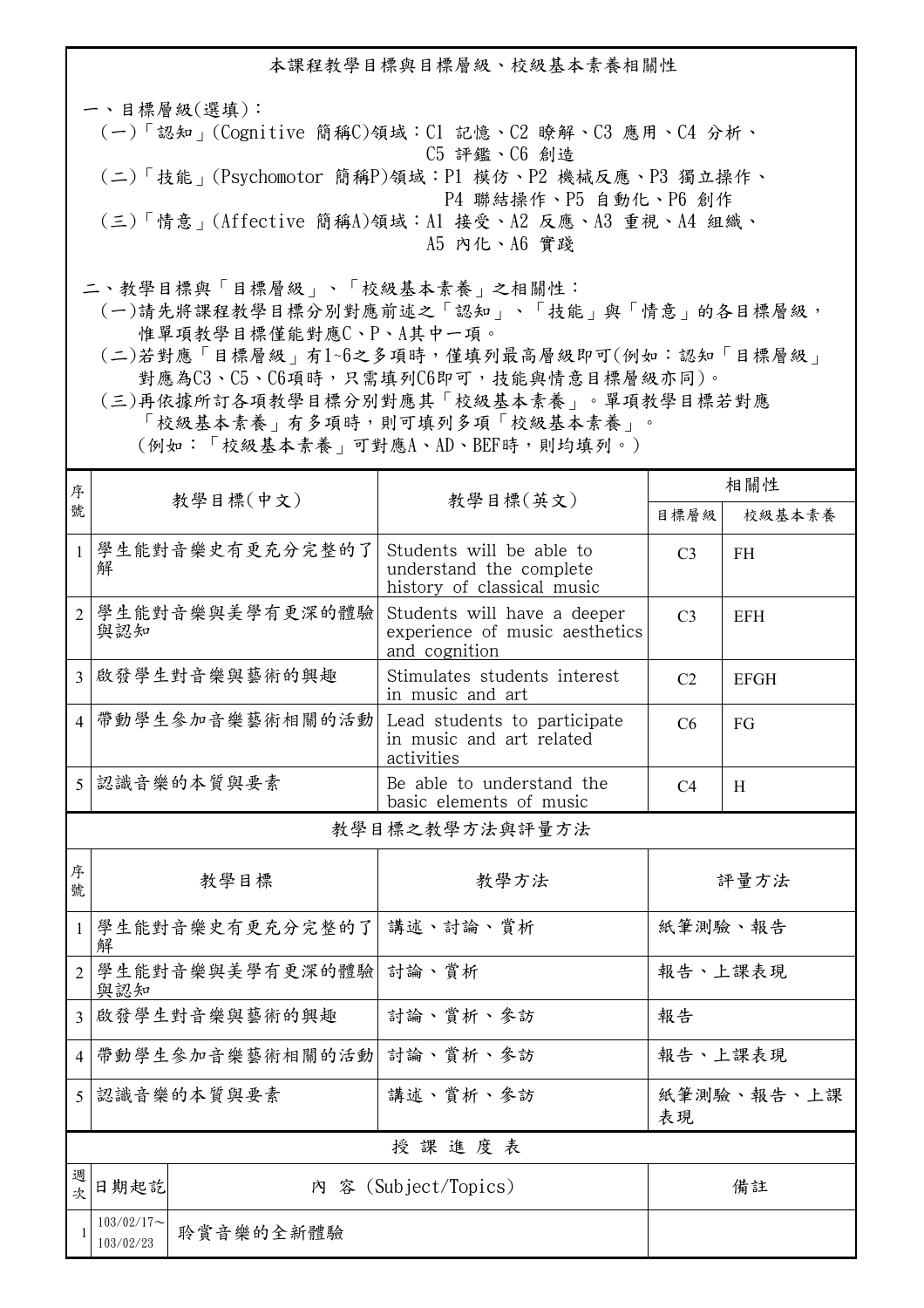| 2           | $103/02/24$ ~<br>103/03/02 | 進入管與弦的世界                                                                                                                                                                                                                                                                                                          |  |  |
|-------------|----------------------------|-------------------------------------------------------------------------------------------------------------------------------------------------------------------------------------------------------------------------------------------------------------------------------------------------------------------|--|--|
| 3           | $103/03/03$ ~<br>103/03/09 | 中古與文藝復興時期 -建築與雕刻                                                                                                                                                                                                                                                                                                  |  |  |
| 4           | $103/03/10$ ~<br>103/03/16 | 文藝復興時期-神聖之美                                                                                                                                                                                                                                                                                                       |  |  |
| 5           | $103/03/17$ ~<br>103/03/23 | 巴洛克時期-華麗裝飾                                                                                                                                                                                                                                                                                                        |  |  |
| 6           | $103/03/24$ ~<br>103/03/30 | 巴洛克時期-邏輯思考                                                                                                                                                                                                                                                                                                        |  |  |
| 7           | $103/03/31$ ~<br>103/04/06 | 古典樂派-貴族風範                                                                                                                                                                                                                                                                                                         |  |  |
| 8           | $103/04/07$ ~<br>103/04/13 | 古典樂派-平衡與優雅                                                                                                                                                                                                                                                                                                        |  |  |
| 9           | $103/04/14$ ~<br>103/04/20 | 室內樂篇                                                                                                                                                                                                                                                                                                              |  |  |
| 10          | $103/04/21$ ~<br>103/04/27 | 期中考試週                                                                                                                                                                                                                                                                                                             |  |  |
| 11          | $103/04/28$ ~<br>103/05/04 | 浪漫樂派-個人色彩                                                                                                                                                                                                                                                                                                         |  |  |
| 12          | $103/05/05$ ~<br>103/05/11 | 浪漫樂派-標題與文學                                                                                                                                                                                                                                                                                                        |  |  |
| 13          | $103/05/12$ ~<br>103/05/18 | 國民樂派一愛國主義                                                                                                                                                                                                                                                                                                         |  |  |
| 14          | $103/05/19$ ~<br>103/05/25 | 現代樂派-標新立異                                                                                                                                                                                                                                                                                                         |  |  |
| 15          | $103/05/26$ ~<br>103/06/01 | 各國音樂介紹與比較                                                                                                                                                                                                                                                                                                         |  |  |
| 16          | $103/06/02$ ~<br>103/06/08 | 音樂與生活                                                                                                                                                                                                                                                                                                             |  |  |
| 17          | $103/06/09$ ~<br>103/06/15 | 電影配樂與流行音樂                                                                                                                                                                                                                                                                                                         |  |  |
| 18          | $103/06/16$ ~<br>103/06/22 | 期末考試週                                                                                                                                                                                                                                                                                                             |  |  |
| 修課應<br>注意事項 |                            |                                                                                                                                                                                                                                                                                                                   |  |  |
| 教學設備        |                            | 電腦、投影機                                                                                                                                                                                                                                                                                                            |  |  |
| 教材課本        |                            |                                                                                                                                                                                                                                                                                                                   |  |  |
| 參考書籍        |                            | 楊沛仁著, 《音樂史與欣賞》。台北:美樂出版社, 2001年。<br>Alexander Wauch著, 王欣怡譯, 《古典音樂欣賞入門》。台北:知書房出版<br>社, 1998年。<br>劉志明著, 《西洋音樂史與風格》。台北:大陸書店, 1986年。<br>Kamien, Roger.(1995). Music, An Appreciation. New York: McGrawHill, Inc.<br>Stolba, K Marie.(1990) The Development of Western Music-A History. IO:<br>Wm. C. Brown Publishers. |  |  |
|             |                            |                                                                                                                                                                                                                                                                                                                   |  |  |